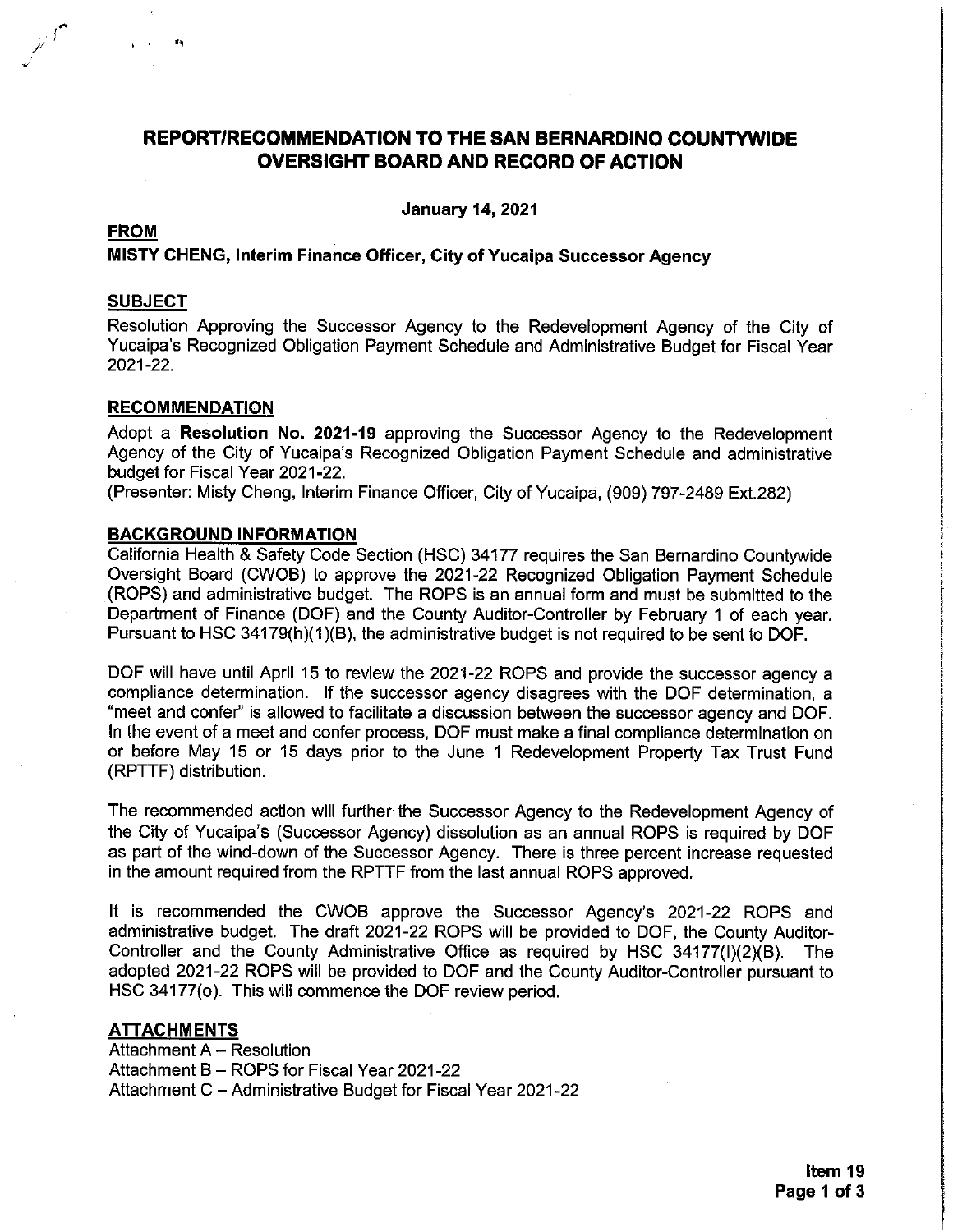Resolution Approving the Successor Agency to the Redevelopment Agency of the City of Yucaipa's Recognized Obligation Payment Schedule and Administrative Budget for Fiscal Year 2021-22. **January 14, 2021** 

# **REVIEW BY OTHERS**

 $\downarrow$  .

This item has been reviewed by Auditor-Controller/Treasurer/Tax Collector on January 04, 2021 and San Bernardino Countywide Oversight Board Legal Counsel on January 05, 2021.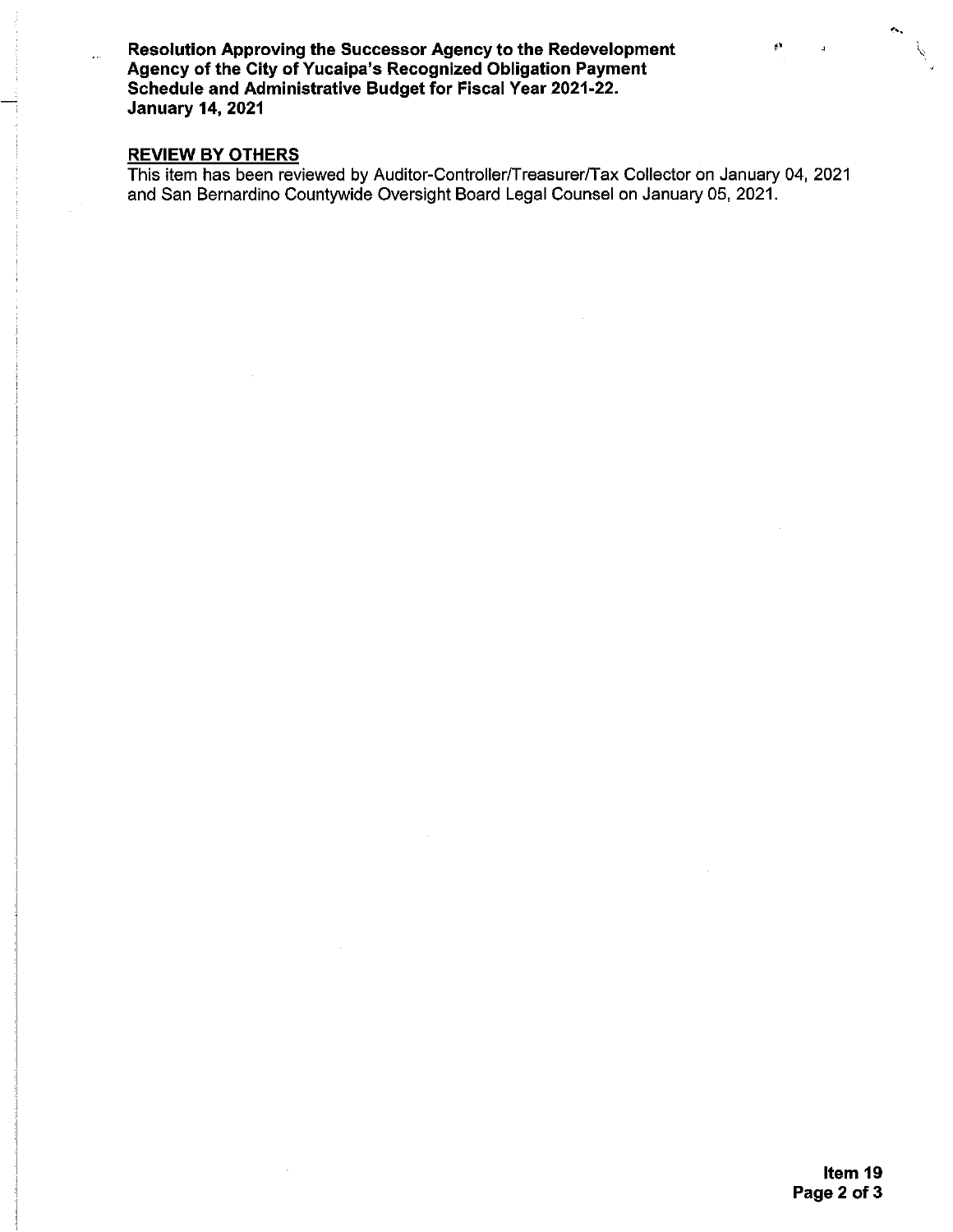Resolution Approving the Successor Agency to the Redevelopment Agency of the City of Yucaipa's Recognized Obligation Payment Schedule and Administrative Budget for Fiscal Year 2021-22. **January 14, 2021** 

Record of Action of the San Bernardino Countywide Oversight Board

#### **APPROVED AS AMENDED**

Moved: Acquanetta Warren Seconded: Richard DeNava Ayes: Frederick Ang, Richard DeNava, Kenneth Miller, Cindy Saks, Lawrence Strong, Acquanetta Warren, David Wert

Lynna Monell, SECRETARY

**BY** 

DATED: January 14, 2021



- CC. **W/Resolution** File - San Bernardino Countywide Oversight Board w/attach
- LA 01/20/2021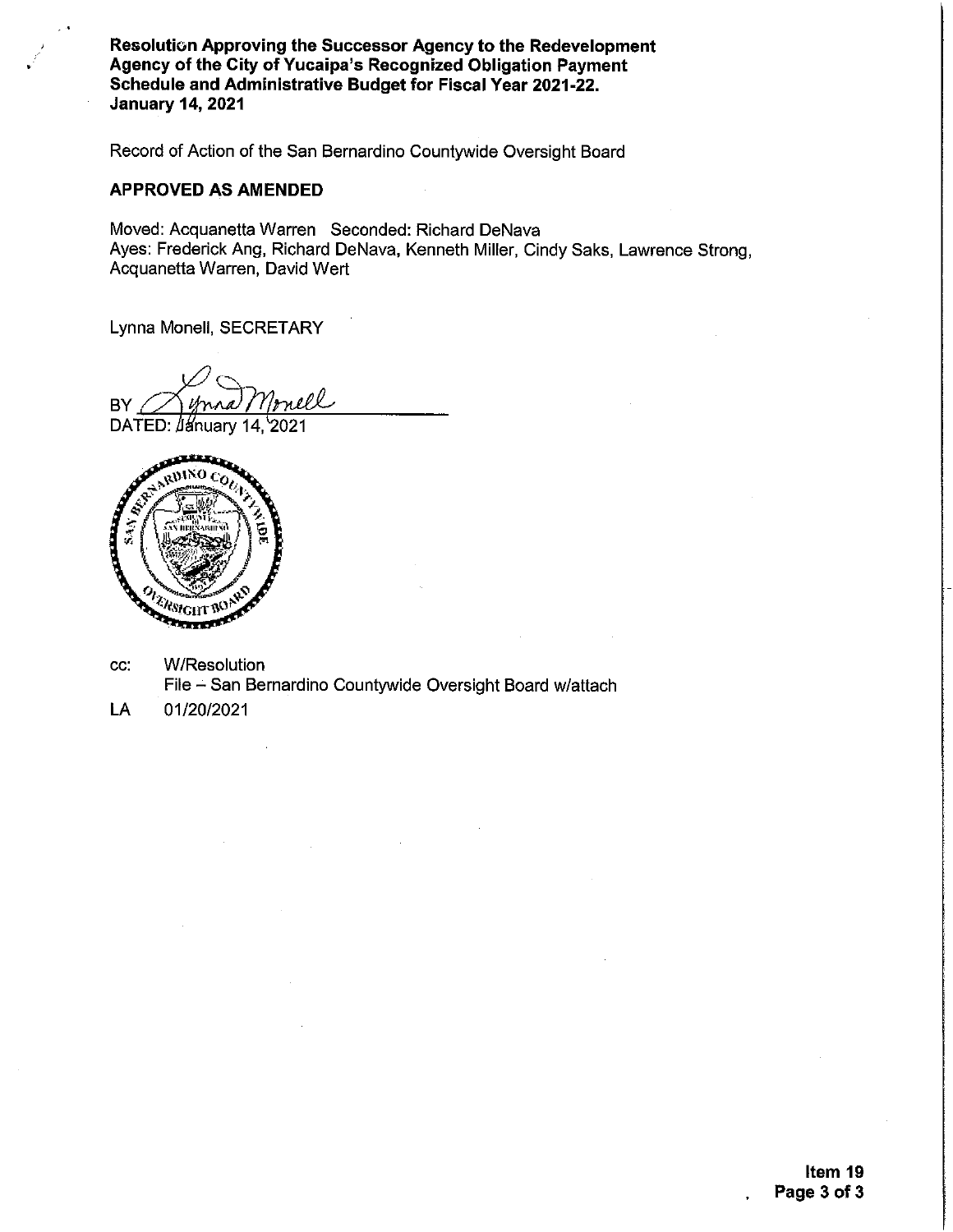#### RESOLUTION NO. 2021-19

#### **RESOLUTION OF THE SAN BERNARDINO COUNTYWIDE OVERSIGHT** BOARD ADOPTING THE SUCCESSOR AGENCY TO THE REDEVELOPMENT AGENCY OF THE CITY OF YUCAIPA'S RECOGNIZED OBLIGATION PAYMENT SCHEDULE AND **ADMINISTRATIVE BUDGET FOR FISCAL YEAR 2021-22**

On Thursday, January 14, 2021 on motion of San Bernardino Countywide Oversight Board Member Warren, duly seconded by San Bernardino Countywide Oversight Board Member DeNaya and carried, the following resolution is adopted by the San Bernardino Countywide Oversight Board, State of California.

WHEREAS, California Health and Safety Code Section (HSC) 34179(e) requires all action items of the San Bernardino Countywide Oversight Board be accomplished by resolution; and

WHEREAS, HSC 34177 requires the San Bernardino Countywide Oversight Board to approve the Recognized Obligation Payment Schedule (ROPS) and administrative budget; and

WHEREAS, pursuant to HSC 34177(o), the deadline for submitting the ROPS for Fiscal Year 2021-22 to the Department of Finance is February 1, 2021.

NOW, THEREFORE, the San Bernardino Countywide Oversight Board hereby resolves. determines and orders as follows:

Section 1. The foregoing recitals are true and correct.

Section 2. The Successor Agency to the Redevelopment Agency of the City of Yucaipa's ROPS and administrative budget for Fiscal Year 2021-22 in the form presented, together with such changes thereto as may be approved by the San Bernardino Countywide Oversight Board, are hereby approved.

Section 3. This resolution shall take effect from and after the date of its passage and adoption.

PASSED AND ADOPTED by the San Bernardino Countywide Oversight Board, State of California, by the following vote:

> AYES: OVERSIGHT BOARD MEMBER: Frederick Ang, Richard DeNava, Kenneth Miller, Cindy Saks, Lawrence Strong, Acquanetta Warren, David Wert

NOES: **OVERSIGHT BOARD MEMBER: None** 

**ABSENT: OVERSIGHT BOARD MEMBER: None**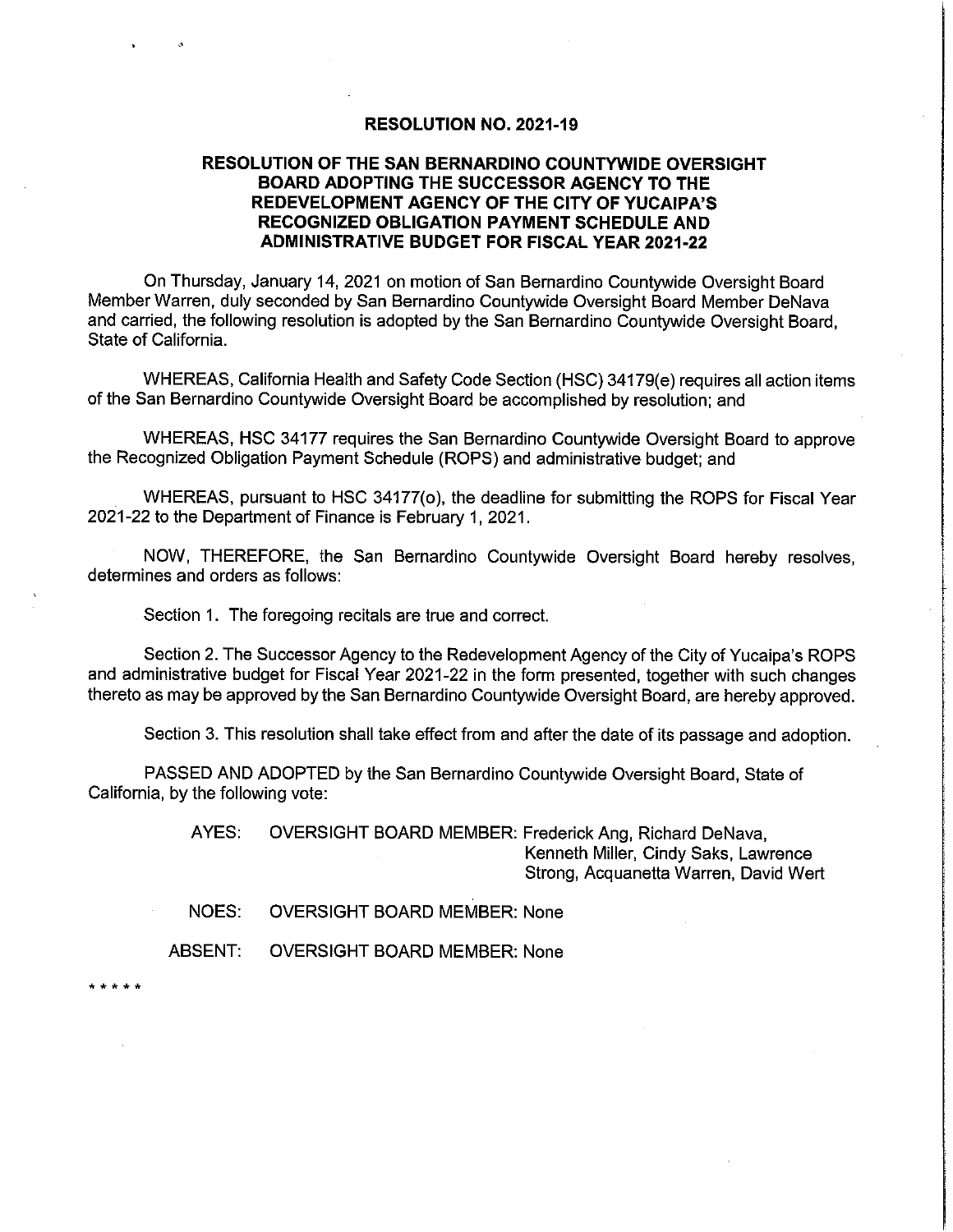## STATE OF CALIFORNIA

SS.

#### COUNTY OF SAN BERNARDINO )

I, LYNNA MONELL, Secretary to the San Bernardino Countywide Oversight Board, State of California, hereby certify the foregoing to be a full, true and correct copy of the record of the action taken by the Countywide Oversight Board, by vote of the members present, as the same appears in the Official Minutes of said Board at its meeting of January 14, 2021. #19 LA

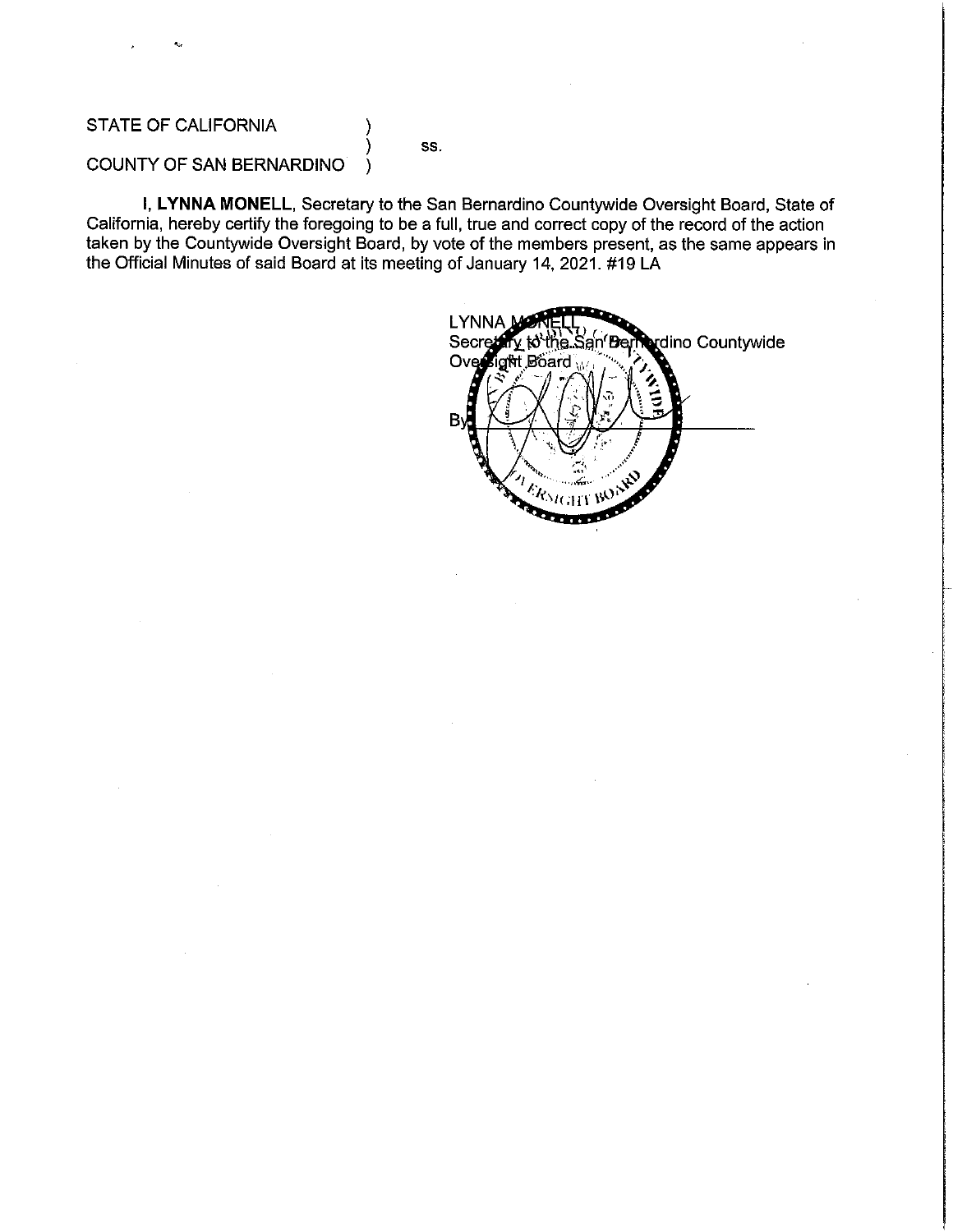## Recognized Obligation Payment Schedule (ROPS 21-22) - Summary Filed for the July 1, 2021 through June 30, 2022 Period

| Successor Agency: |                             | Yucaipa                                                                    |                                    |                                   |                  |  |         |
|-------------------|-----------------------------|----------------------------------------------------------------------------|------------------------------------|-----------------------------------|------------------|--|---------|
| County:           |                             | San Bernardino                                                             |                                    |                                   |                  |  |         |
|                   |                             | Current Period Requested Funding for Enforceable Obligations (ROPS Detail) | 21-22 A Total<br>(July - December) | 21-22 B Total<br>(January - June) | ROPS 21-22 Total |  |         |
| $\mathsf{A}$      |                             | Enforceable Obligations Funded as Follows (B+C+D):                         |                                    |                                   |                  |  |         |
| B                 | <b>Bond Proceeds</b>        |                                                                            |                                    |                                   |                  |  |         |
| C.                | Reserve Balance             |                                                                            |                                    |                                   |                  |  |         |
| D                 | <b>Other Funds</b>          |                                                                            |                                    |                                   |                  |  |         |
| E.                |                             | Redevelopment Property Tax Trust Fund (RPTTF) (F+G):                       |                                    | 391,939                           | 184,452 \$       |  | 576,391 |
| F.                | <b>RPTTF</b>                |                                                                            |                                    | 383,714                           | 176,227          |  | 559,941 |
| G                 | <b>Administrative RPTTF</b> |                                                                            |                                    | 8,225                             | 8,225            |  | 16,450  |
| H.                |                             | <b>Current Period Enforceable Obligations (A+E):</b>                       |                                    | 391,939 \$                        | 184,452 \$       |  | 576,391 |
|                   |                             |                                                                            |                                    |                                   |                  |  |         |

 $\mathcal{L}^{\text{max}}_{\text{max}}$ 

 $\sim 100$  km s  $^{-1}$ 

Certification of Oversight Board Chairman:<br>Pursuant to Section 34177 (o) of the Health and Safety Code, I hereby certify that the above is a true and accurate Recognized Obligation Payment Schedule for the above named successor agency.

| David Wert | Chairman |
|------------|----------|
| Name       | Title    |
| л. э       | $-14-20$ |
| Signature  | Date     |

 $\mathcal{L}^{\text{max}}_{\text{max}}$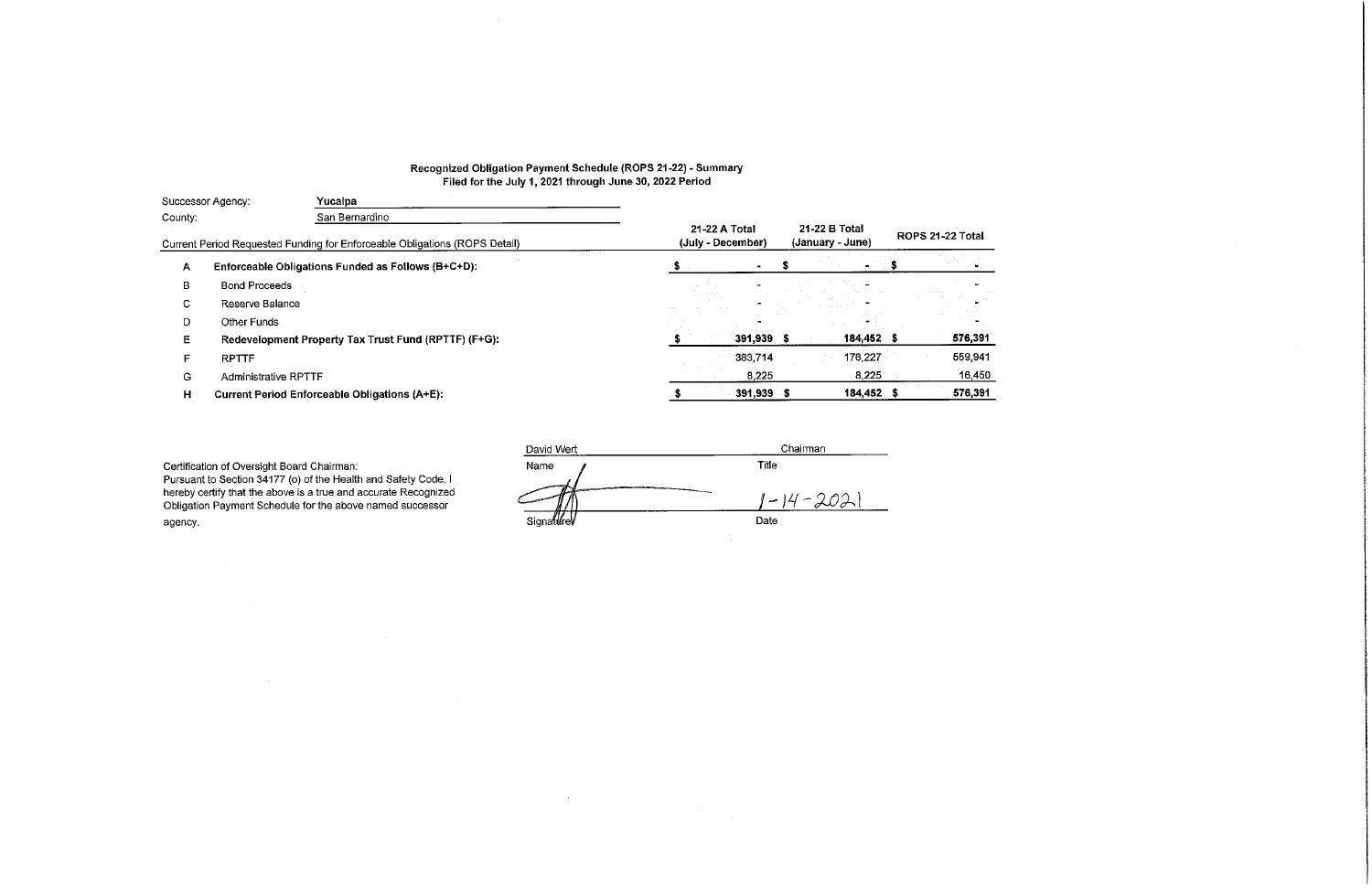|                    |                                 |                                       |                       |                         |                                        |                                                                                         |              | Yucaipa Recognized Obligation Payment Schedule (ROPS 21-22) - ROPS Detail |         | July 1,2021 through June 30, 2022 |                      |                 |                     |              |             |                  |                               |  |                     |                          |             |                  |  |  |  |
|--------------------|---------------------------------|---------------------------------------|-----------------------|-------------------------|----------------------------------------|-----------------------------------------------------------------------------------------|--------------|---------------------------------------------------------------------------|---------|-----------------------------------|----------------------|-----------------|---------------------|--------------|-------------|------------------|-------------------------------|--|---------------------|--------------------------|-------------|------------------|--|--|--|
|                    |                                 |                                       |                       |                         |                                        |                                                                                         |              |                                                                           |         | (Report Amounts in Whole Dollars) |                      |                 |                     |              |             |                  |                               |  |                     |                          |             |                  |  |  |  |
|                    |                                 |                                       |                       |                         |                                        |                                                                                         |              |                                                                           |         |                                   |                      |                 |                     |              |             |                  |                               |  |                     |                          |             |                  |  |  |  |
|                    |                                 |                                       |                       |                         |                                        |                                                                                         |              |                                                                           |         |                                   | Total                |                 |                     |              |             |                  | 21-22 A (July - December)     |  |                     | 21-22 B (January - June) |             |                  |  |  |  |
| Item # $\parallel$ | Project Name/Debt Obligation    | Obligation Type                       | Contract/Agreement    | Contract/Agreement      | Payee                                  | <b>Description/Project Scope</b>                                                        | Project Area | Outstanding                                                               | Retired | <b>ROPS 21-22</b>                 |                      |                 | <b>Fund Sources</b> |              |             | 21-22 A<br>Total |                               |  | <b>Fund Sources</b> |                          |             | 21-22 B<br>Total |  |  |  |
|                    |                                 |                                       | <b>Execution Date</b> | <b>Termination Date</b> |                                        |                                                                                         |              | Debt or<br>Obligation                                                     |         | Total                             | <b>Bond Proceeds</b> | Reserve Balance | Other Funds         | <b>RPTTF</b> | Admin RPTTF |                  | Bond Proceeds Reserve Balance |  | Other Funds         | <b>RPTTF</b>             | Admin RPTTF |                  |  |  |  |
|                    |                                 |                                       |                       |                         |                                        |                                                                                         |              | 11,167,882                                                                |         | 576,391                           |                      |                 |                     | 383,714      | 8,225       | 391,939          |                               |  |                     | 176,227                  |             | 184,452          |  |  |  |
|                    |                                 |                                       |                       |                         |                                        |                                                                                         |              |                                                                           |         |                                   |                      |                 |                     |              |             | $\sim$           |                               |  |                     |                          |             |                  |  |  |  |
|                    | 1998 Tax Allocation Bonds       | Bonds Issued On or<br>Before 12/31/10 | 4/27/1998             | 9/1/2028                | Union Bank                             | Bonds issue to fund non-housing                                                         | All Areas    | 367,18                                                                    |         | 45,401                            |                      |                 |                     | 38,113       |             | 38,113           |                               |  |                     | 7,288                    |             | 7,288            |  |  |  |
|                    | 2004 Tax Allocation Bonds       | Bonds Issued On or<br>Before 12/31/10 | 9/13/2004             | 9/1/2034                | Union Bank                             | Bonds issue to fund non-housing                                                         | All Areas    | 2,121,339                                                                 |         | 121,632                           |                      |                 |                     | 86,366       |             | 86,366           |                               |  |                     | 35,266                   |             | 35,266           |  |  |  |
|                    | 2010 Tax Allocation Bonds       | Bonds Issued On or<br>Before 12/31/10 | 10/11/2010            | 9/1/2040                | Union Bank                             | Bonds issue to fund non-housing<br>arolects                                             | All Areas    | 8,466,81                                                                  |         | 384.908                           |                      |                 |                     | 256.235      |             | 256,235          |                               |  |                     | 128.673                  |             | 128,673          |  |  |  |
|                    | <b>47 TAB Trustee Services</b>  | Fees                                  | 4/27/1998             | 9/1/2040                | Union Bank                             | <b>TAB Trustee Services</b>                                                             | All Areas    | 3.000                                                                     |         | 3,000                             |                      |                 |                     | 3,000        |             | 3,000            |                               |  |                     |                          |             |                  |  |  |  |
|                    | <b>48 Professional Services</b> | Fees                                  | 2/2/2010              | 6/30/2022               | Willdan Financial                      | <b>Bond Disclosure Services</b>                                                         | All Areas    | 5.000                                                                     |         | 5.000                             |                      |                 |                     |              |             |                  |                               |  |                     | 5.000                    |             | 5,000            |  |  |  |
|                    | Administrative Costs            | <b>Admin Costs</b>                    | 7/1/2021              | 6/30/2022               | Employees of Agency,<br>Watson Gershon | Payroll for employees, Overhead<br>City of Yucaipa, Richards Allocation, Agency Counsel | All Areas    | 204.54                                                                    |         | 16,450                            |                      |                 |                     |              | 8,225       | 8,225            |                               |  |                     |                          | 8.225       |                  |  |  |  |
|                    |                                 |                                       |                       |                         |                                        |                                                                                         |              |                                                                           |         |                                   |                      |                 |                     |              |             |                  |                               |  |                     |                          |             | 8,225            |  |  |  |
|                    |                                 |                                       |                       |                         |                                        |                                                                                         |              |                                                                           |         | . .                               |                      |                 |                     |              |             | $\sim$           |                               |  |                     |                          |             | $\sim$           |  |  |  |
|                    |                                 |                                       |                       |                         |                                        |                                                                                         |              |                                                                           |         | . .                               |                      |                 |                     |              |             | $\sim$           |                               |  |                     |                          |             | $\sim$           |  |  |  |
|                    |                                 |                                       |                       |                         |                                        |                                                                                         |              |                                                                           |         | . .                               |                      |                 |                     |              |             | $\sim$           |                               |  |                     |                          |             | $\sim$           |  |  |  |
|                    |                                 |                                       |                       |                         |                                        |                                                                                         |              |                                                                           |         |                                   |                      |                 |                     |              |             | $\sim$           |                               |  |                     |                          |             | $\sim$           |  |  |  |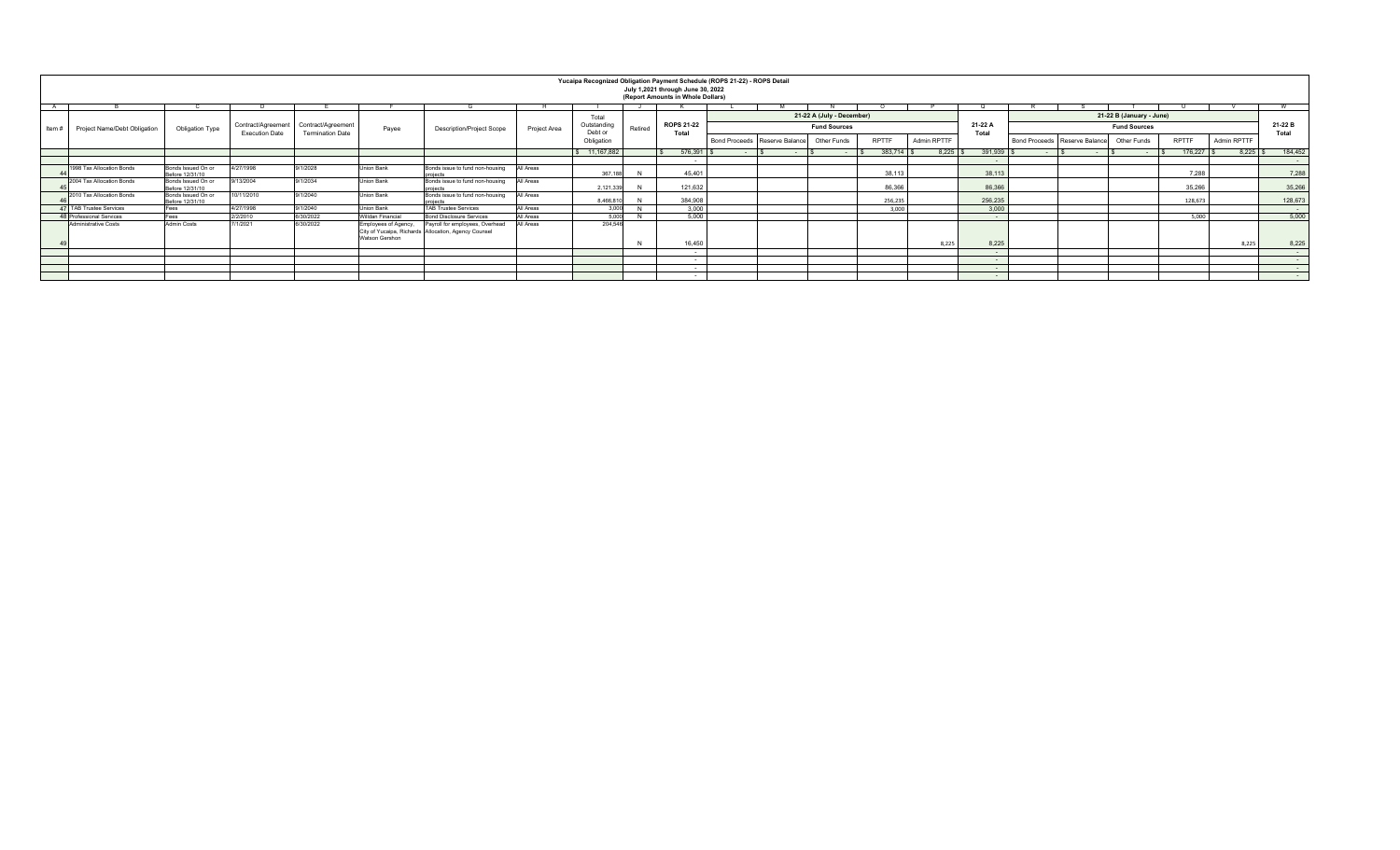# **Yucaipa Recognized Obligation Payment Schedule (ROPS 21-22) - Report of Cash Balances July 1, 2018 through June 30, 2019 (Report Amounts in Whole Dollars)**

| A | B                                                                                                                                        | $\mathbf{C}$                          | D                    | E.                                                                                              | F.                                 | G                         | H               |
|---|------------------------------------------------------------------------------------------------------------------------------------------|---------------------------------------|----------------------|-------------------------------------------------------------------------------------------------|------------------------------------|---------------------------|-----------------|
|   |                                                                                                                                          |                                       |                      | <b>Fund Sources</b>                                                                             |                                    |                           |                 |
|   |                                                                                                                                          |                                       | <b>Bond Proceeds</b> | <b>Reserve Balance</b>                                                                          | <b>Other Funds</b>                 | <b>RPTTF</b>              |                 |
|   | ROPS 18-19 Cash Balances<br>$(07/01/18 - 06/30/19)$                                                                                      | Bonds issued on or<br>before 12/31/10 | after 01/01/11       | Prior ROPS RPTTF<br>and Reserve<br>Bonds issued on or Balances retained for<br>future period(s) | Rent,<br>Grants,<br>Interest, etc. | Non-Admin<br>and<br>Admin | <b>Comments</b> |
|   |                                                                                                                                          |                                       |                      |                                                                                                 |                                    |                           |                 |
|   | Beginning Available Cash Balance (Actual 07/01/18)<br>RPTTF amount should exclude "A" period distribution amount                         |                                       |                      |                                                                                                 |                                    |                           |                 |
|   |                                                                                                                                          | 778,260                               |                      |                                                                                                 | 913                                | 73,083                    |                 |
|   | 2 Revenue/Income (Actual 06/30/19)<br>RPTTF amount should tie to the ROPS 18-19 total distribution<br>from the County Auditor-Controller | 16,414                                |                      |                                                                                                 | 12,628                             | 701,377                   |                 |
|   | 3 Expenditures for ROPS 18-19 Enforceable Obligations<br>(Actual 06/30/19)                                                               |                                       |                      |                                                                                                 |                                    |                           |                 |
|   | 4 Retention of Available Cash Balance (Actual 06/30/19)                                                                                  |                                       |                      |                                                                                                 |                                    | 758,733                   |                 |
|   | RPTTF amount retained should only include the amounts<br>distributed as reserve for future period(s)                                     |                                       |                      |                                                                                                 |                                    |                           |                 |
|   | 5 ROPS 18-19 RPTTF Prior Period Adjustment<br>RPTTF amount should tie to the Agency's ROPS 18-19 PPA<br>form submitted to the CAC        |                                       |                      | No entry required                                                                               |                                    | 40,418                    |                 |
| 6 | <b>Ending Actual Available Cash Balance (06/30/19)</b><br>C to F = $(1 + 2 - 3 - 4)$ , G = $(1 + 2 - 3 - 4 - 5)$                         | \$<br>$794,674$ \$                    |                      | $0$   \$<br>$0$   \$                                                                            | $13,541$ \\$                       | (24, 691)                 |                 |